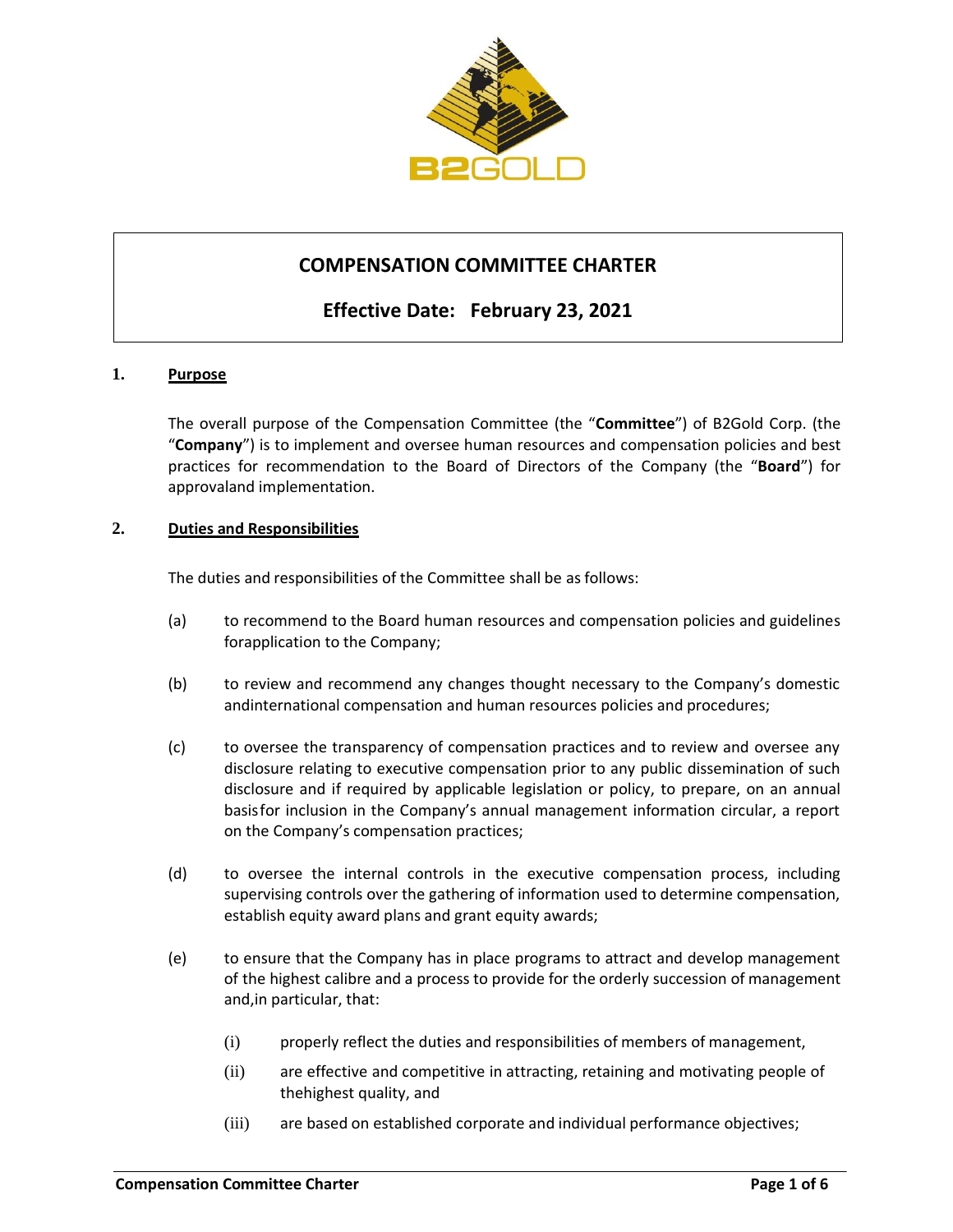

- (f) to review and approve the corporate goals and objectives relevant to the compensation of the Chief Executive Officer on an annual basis, and evaluate the Chief Executive Officer'sperformance in light of the position description for the Chief Executive Officer and these goals and objectives and recommend to the Board the compensation of the Chief ExecutiveOfficer based on this evaluation;
- <span id="page-1-0"></span>(g) to review, on an annual basis, the salary, bonus and other benefits, direct and indirect, of the Chief Executive Officer and either determine or make recommendations in respect thereof for approval by the Board, provided that the Chief Executive Officer will not be permitted to attend the Committee's deliberations and voting relating to his or her compensation;
- (h) to review, on an annual basis, the performance of and proposed compensation for all otherexecutive officers of the Company after considering the recommendations of the Chief Executive Officer, all within the human resources and compensation policies and guidelines approved by the Board, and either determine or make recommendations in respect thereof for approval by the Board;
- (i) except as provided herein, to implement and administer human resources and compensation policies approved by the Board concerning the following:
	- (i) executive compensation, contracts, stock plans or other incentive plans; and
	- (ii) proposed personnel changes involving officers reporting to the Chief ExecutiveOfficer;
- (j) identify any risks arising from the Company's compensation policies and practices that could be reasonably likely to have a material adverse effect on the Company and ensure that any compensation policies and practices that could encourage individuals within the Company to take inappropriate or excessive risks are identified and mitigated;
- (k) to review any proposed amendments to the Company's incentive stock option plan or otherincentive or equity compensation plans and report to the Board;
- <span id="page-1-1"></span>(l) to review and either determine or make recommendations to the Board concerning the recommendations of the Chief Executive Officer for share based compensation to directors,executive officers, employees and consultants of the Company and its affiliates under the Company's share based compensation plans provided that the Chief Executive Officer willnot be permitted to attend the Committee's deliberations and voting relating to his or her compensation;
- (m) from time to time, to review the Company's policies and programs in relation to benefits;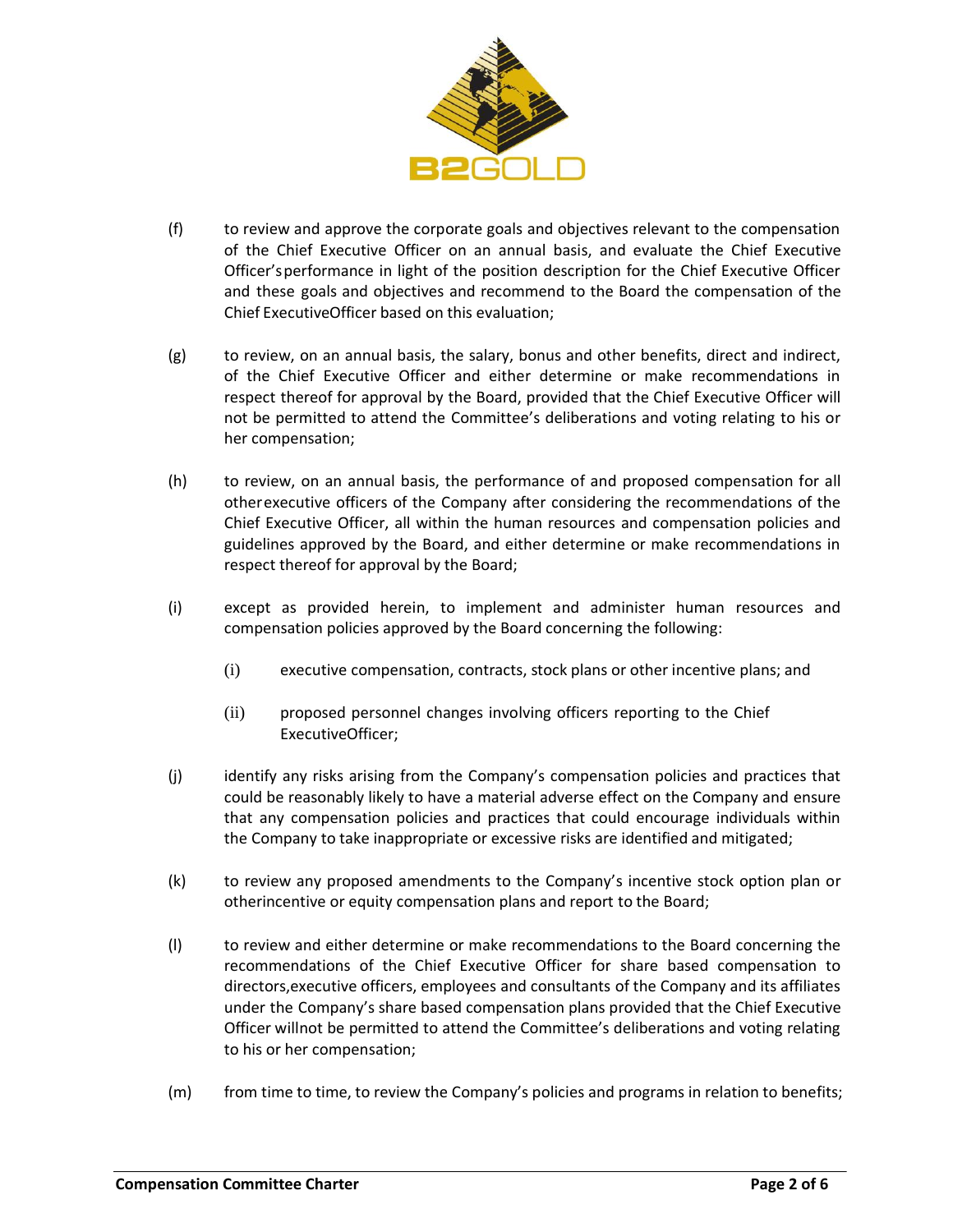

- (n) to annually receive from the Chief Executive Officer recommendations concerning annualcompensation policies and budgets for all employees;
- (o) from time to time, to review with the Chief Executive Officer the Company's policies on compensation for all employees and overall labour relations strategy for employees;
- (p) to periodically review the adequacy and form of the compensation of directors and to ensure that the compensation appropriately reflects the responsibilities and risks involved in being an effective director, and to report and make recommendations to the Board accordingly;
- (q) to report regularly to the Board on all of the Committee's activities and findings during that year;
- (r) to develop a calendar of activities to be undertaken by the Committee for each ensuing year and to submit the calendar in the appropriate format to the Board within a reasonable periodof time following each annual general meeting of shareholders;
- (s) to review and consider, together with the other Board committees, the alignment of the Company's compensation practices with the Company's priorities with respect tohealth, safety, environmental, social and security matters**;** and
- (t) to undertake such other duties as may be assigned to it by the Board under the terms of theCompany's compensation policies, plans and agreements that are not inconsistent with applicable laws, regulations and stock exchange rules.

### **3. Composition, Procedures and Organization**

- 3.1. The Committee will consist of at least two members of the Board. All members of the Committeemust be "independent" as required under and within the meaning of all applicable legal and regulatory requirements including without limitation, all applicable Canadian and U.S. securities laws and the rules of each stock exchange on which the Company's securities are listed, subject to any exemptions or relief that may be granted from such requirements. The members of the Committee shall possess appropriate skills, knowledge and experience for compensation decision-making.
- 3.2. The Board, at its organizational meeting held in conjunction with each annual general meeting of the shareholders, will appoint a Chair and the other members of the Committee for the ensuing year. The Board may at any time remove or replace any member of the Committee and may fill any vacancy in the Committee.
- 3.3. The Secretary of the Committee shall be elected by its members, or shall be the Secretary, or the Assistant or Associate Secretary, of the Company or any other individual appointed by the Committee.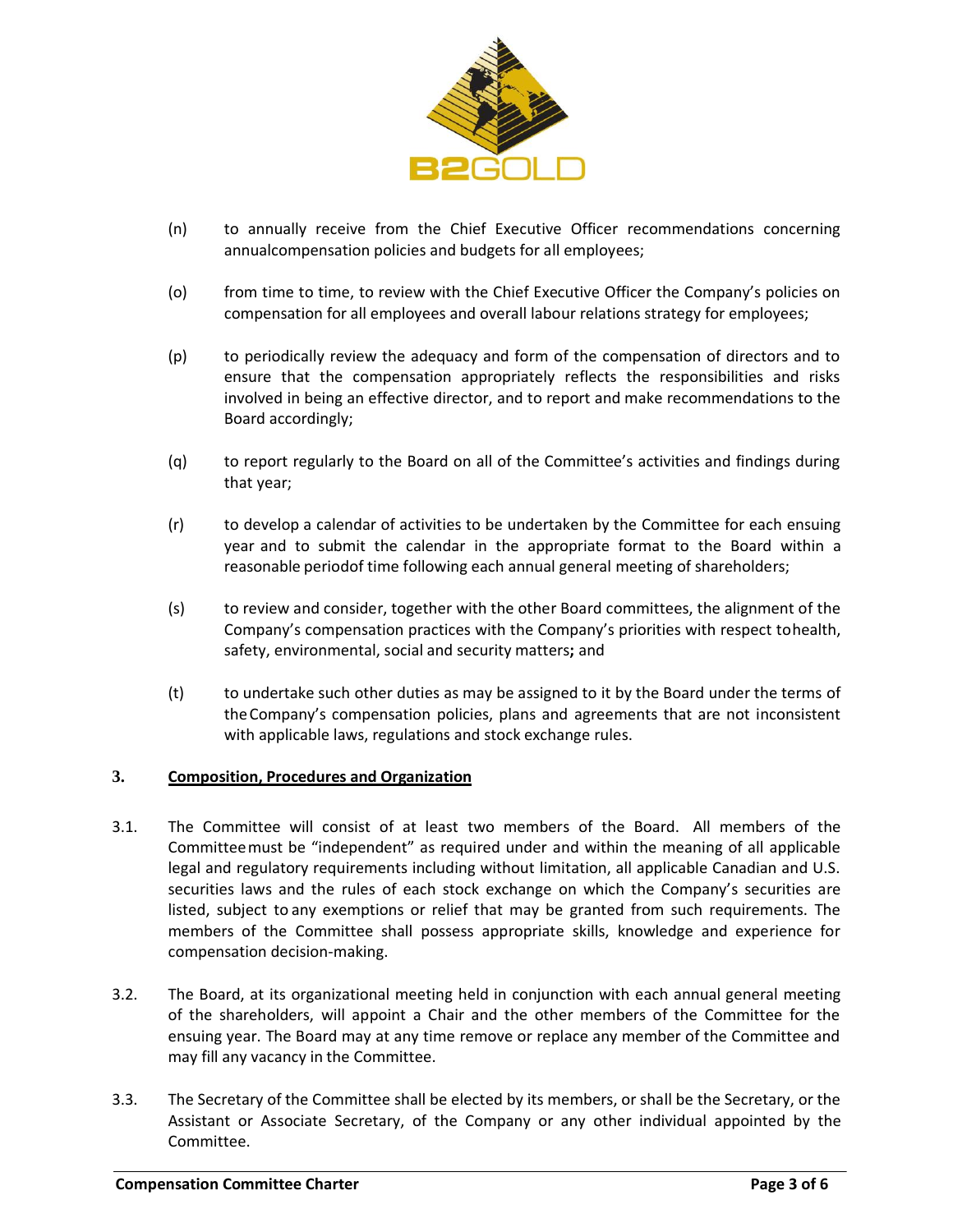

- 3.4. A member shall cease to be a member of the Committee upon ceasing to be a director of the Company.
- 3.5. The Committee will meet at least twice annually and may meet as many additional times as deemednecessary or appropriate by the Committee or as may be requested by any member of the Committee, the Chief Executive Officer or the Chief Financial Officer, in each case at such times and at such locations as may be determined by the Committee or the Chair of the Committee. Theprocedures at such meetings shall be as determined, from time to time, by the Committee.
- 3.6. Notice of each meeting of the Committee shall be given to each member of the Committee. Subjectto the following, notice of a meeting shall be given orally or by letter, electronic mail, telephone facsimile transmission or telephone not less than 48 hours before the time fixed for the meeting. Notice of regular meetings need state only the day of the week or month, the place and the hour at which such meetings will be held and need not be given for each meeting. Members may waive notice of any meeting.
- 3.7. Subject to sections [2\(g\) a](#page-1-0)nd [2\(l\) o](#page-1-1)f this Charter, the Committee may invite from time to time suchpersons, including management representatives, as it may see fit to attend its meeting and to take part in discussion and consideration of the affairs of the Committee. However, any such persons invited may not vote at any meeting of the Committee.
- 3.8. The Committee will have an in camera session without the presence of management at each meeting (unless such members of the Committee present determine that such a session is not required).
- 3.9. A meeting of the Committee may be held by means of such telephonic, electronic or other communications facilities as permit all persons participating in the meeting to communicate adequately with each other during the meeting.
- 3.10. The majority of the Committee shall constitute a quorum for the purposes of conducting the business of the Committee. Notwithstanding any vacancy on the Committee, a quorum may exercise all of the powers of the Committee.
- 3.11. Any decision made by the Committee shall be determined by a majority vote of the members of the Committee present or by consent resolution in writing signed by each member of the Committee. A member will be deemed to have consented to any resolution passed or action taken at a meeting of the Committee unless the member votes against such resolutions or dissents.
- 3.12. A record of the minutes of, and the attendance at, each meeting of the Committee shall be kept. The approved minutes of the Committee shall be circulated to the Board forthwith.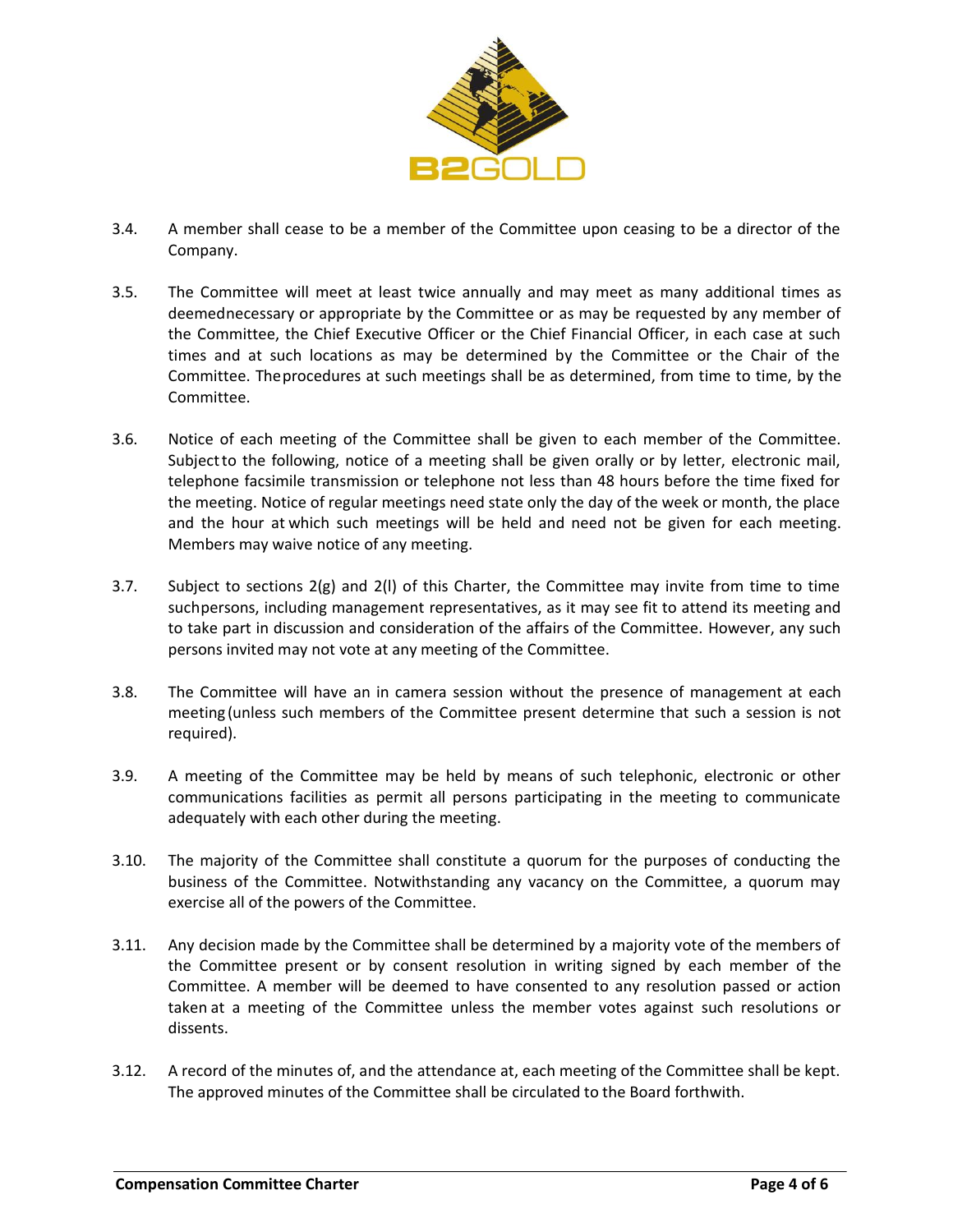

- 3.13. The Committee shall report to the Board on all proceedings and deliberations of the Committee atthe first subsequent meeting of the Board, or at such other times and in such manner as the Board or the articles of the Company may require or as the Committee in its discretion may consider advisable.
- 3.14. The Committee will have access to such officers and employees of the Company and to such information respecting the Company, as it considers to be necessary or advisable in order to perform its duties and responsibilities.
- 3.15. The Committee may, in its sole discretion, retain, at the expense of the Company, or terminate suchlegal, financial, compensation or other advisors or consultants (collectively, "**Compensation Advisors**") as it may deem necessary or advisable in order to properly and fully perform it duties and responsibilities hereunder. The Committee shall have the sole authority to approve the fees andother retention terms of such Compensation Advisors.
- 3.16. The Committee shall be directly responsible for the appointment, compensation and oversight of the work of any Compensation Advisor retained by the Committee. The Company must provide for appropriate funding as determined by the Committee for payment of reasonable compensation to a Compensation Advisor retained by the Committee. Subject to exceptions permitted by applicable legal and regulatory requirements, the Committee may select a Compensation Advisor only after assessing the independence of the Compensation Advisor as required by applicable securities laws and stock exchange rules.
- 3.17. The Committee shall have the power to delegate its authority and duties to subcommittees or individual members of the Committee as it considers appropriate.

## **4. General**

In addition to the foregoing, the Committee will:

- (a) assess the Committee's performance of the duties specified in this Charter and report itsfinding(s) to the Board;
- (b) review and assess the adequacy of this Charter periodically and recommend any proposedchanges to the Board for approval; and
- (c) perform such other duties as may be assigned to it by the Board from time to time or asmay be required by any applicable stock exchanges, regulatory authorities or legislation.